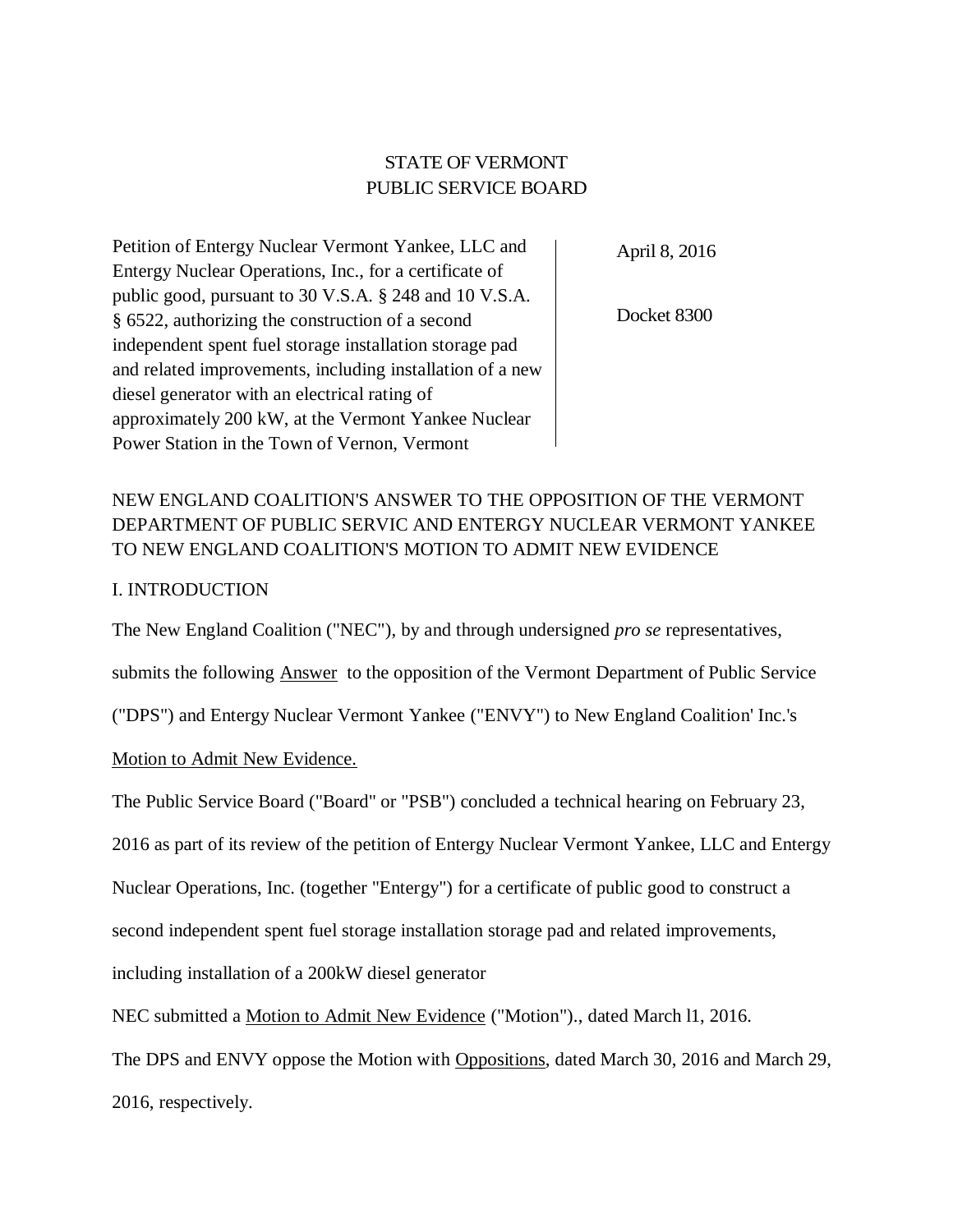II. DISCUSSION

A. DPS

DPS argues that the Motion is (1) premature under Vermont Rules of Civil Procedure

("V.R.C.P.") Rule 60(b), and (2) the relief NEC seeks [admission of new evidence] would be prejudicial to the other parties to the proceeding. DPS further argues (3) that Rule 60(b) is not intended to remedy bad strategic choices , such as not preparing the new evidence for crossexamination.

1. The Motion is **not premature** under Rule 60 (b). DPS unfairly ignores the actual content of NEC's motion in which NEC explains that it is the Rule 60(b) criteria that NEC is proposing to inform the Board's discretion as to whether or not to accept the proffered new evidence.

NEC is relying on V.C.R.P. Rule 60 (b) for the criteria applicable to reopening a record, although 60(b) appears to apply to those situations where a decision has already been rendered. NEC trusts that 60(b) criteria bound the present situation in which we are post-hearing and at the eve of submitting final briefs. The Board should evaluate the question of admitting new evidence at this juncture based upon V.R.C.P. 60(b) criteria; (1)(mistake, inadvertence, surprise), 60(b)(2)(newly discovered evidence), and 60(b)(3)(fraud, misrepresentation, or other misconduct). In accord with the spirit and letter of V.C.R.P. Rule 60 (b), the evidence that NEC presents is in response to alleged fraud or mistake of Entergy witnesses, could not have been reasonably submitted earlier, is in all other ways admissible, and is material to a fair, informed decision. Further, admission of such evidence lies fully within the Public Service Board's discretion to admit or reject. NEC Motion - page 1, paragraph 2

2. The relief NEC seeks [admission of new evidence] would **not** be **prejudicial** to the

other parties to the proceeding. Again, DPS ignores the actual content of NEC's motion in

which NEC explains,

Finally, admission of the proffered new evidence will not unduly burden any party because (1) the information is very limited in scope and volume, and (2) the information is easily verifiable as to source and accuracy and, (3) may readily be responded to in Briefs or Reply Briefs or in such interim comments as the Board may entertain.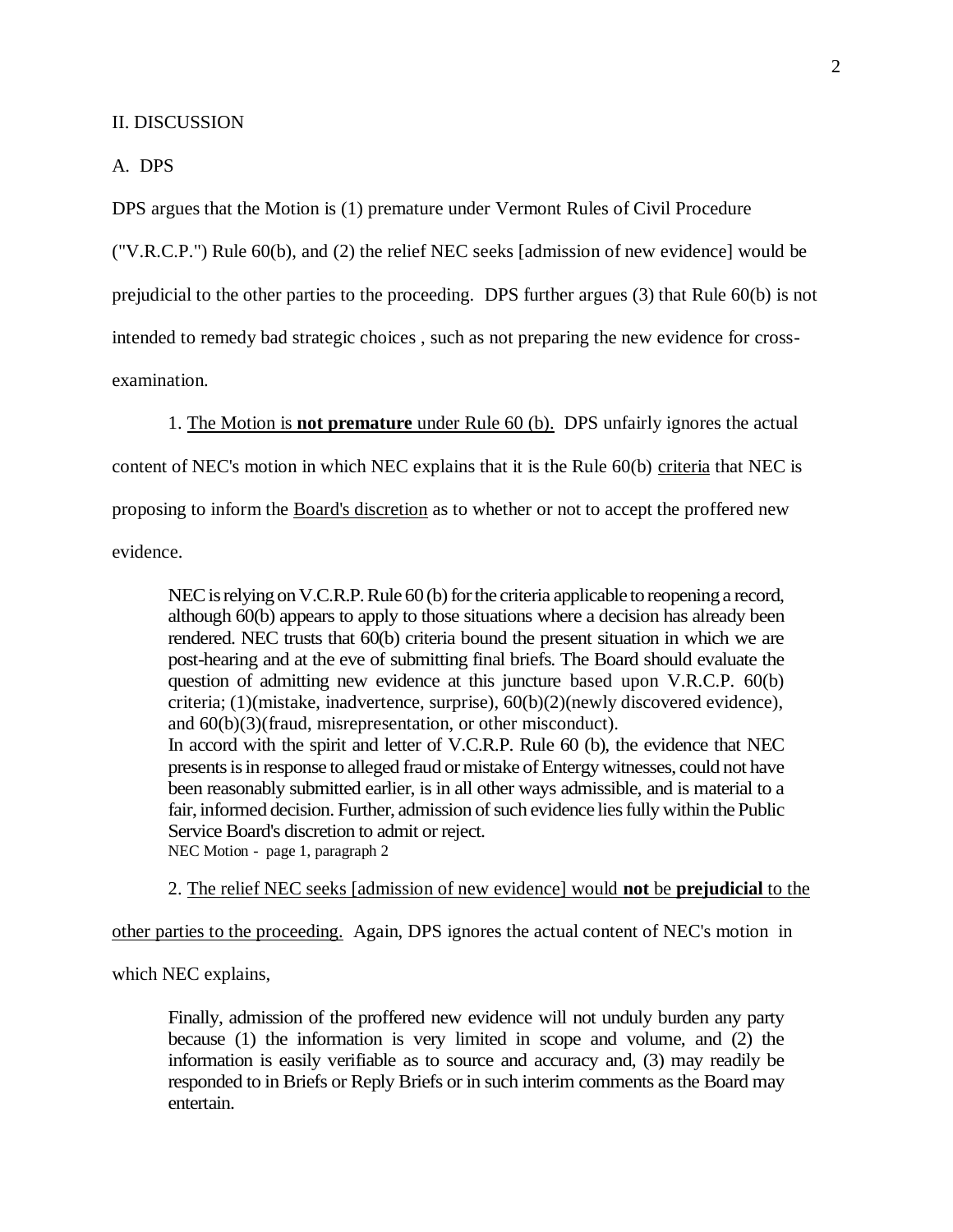NEC Motion – page 1 and 2, last and first paragraphs

The relief NEC seeks could only remotely be seen as prejudicial if the other parties were denied an

opportunity to discover or respond; however such denial of opportunity has not been issued. The

parties had the opportunity to ask any questions of NEC the parties may have had and the parties had

the opportunity to challenge the veracity and/or authenticity of the information provided in NEC's

proposed new evidence, but for the exception of ENVY's challenge to the admissibility of Mr.

Turnbull's Declaration, they did not. At its discretion, the Board may yet invite argument on the

issues brought forward in NEC's Motion:

(e) Evidence on Motions. -- Except as provided in Rule 78(b)(2), when a motion is based on facts not appearing of record the court may hear the matter on affidavits presented by the respective parties, but the court may direct that the matter be heard wholly or partly on oral testimony or deposition, or on a written statement, agreed to and signed by the parties or their attorneys. V.C.R.P. 43 (e)

#### 3. DPS writes,

Nothing prevented NEC from preparing this type of evidence for potential use at a technical hearing. It simply chose not to do so. Rule 60(b) does not provide protection in the wake of these kinds of tactical choices. DPS Opposition Page 3, Paragraph 2

Seeking out new evidence was undertaken as soon as reasonably possible following issuance of the hearing transcript. **Preparing or not preparing the evidence** in question for crossexamination was **not a tactical choice.** The evidence clearly impeaches the purportedly factual statements of Entergy witnesses Thomas and Dodson on matters of critical materiality. NEC prepared for the Technical Hearing with the assumption that all witnesses sworn to tell the truth and whole truth would do so. NEC was under no obligation to seek out or prepare contradictory evidence in anticipation of false and misleading sworn testimony. The surprise was not so much in the content of the Thomas and Dodson testimony but in the track that it took and the fact that it was affirmed and embellished under oath. Mr. Thomas' testimony was shocking in his apparent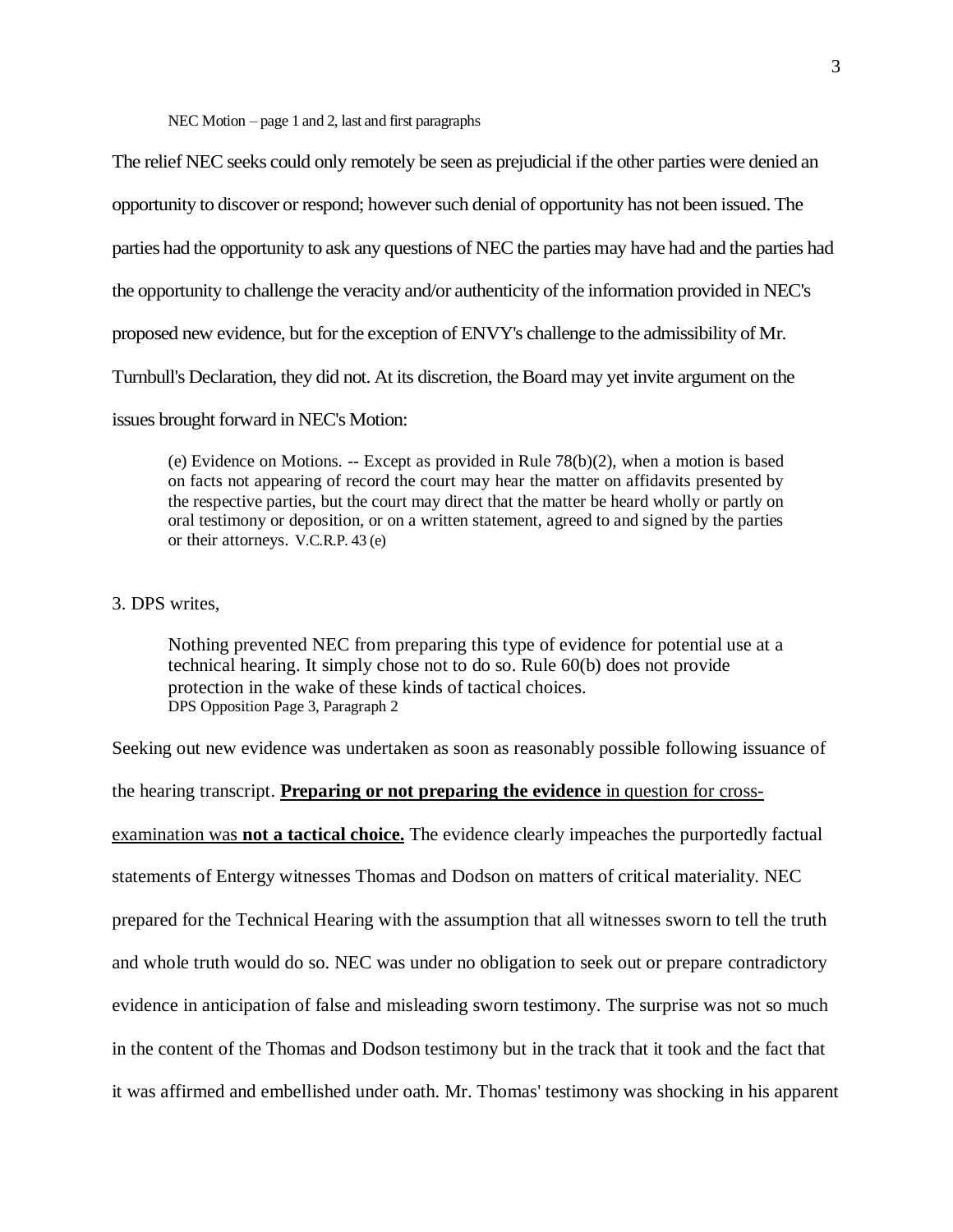inability to summon significant details. Given Mr. Thomas' apparent competence and candor as a witness in previous dockets, nothing in his prefiled testimony prepared NEC for testimony that clearly was less than the whole truth.

DPS does affirm NEC on one indispensible point:

The Board does, however, have the discretion to reopen the evidentiary record. See Petition of Twenty-Four Vermont Utilities, 159 Vt. 339,356,618 A.2d 1295, 1305 (1992) DPS Opposition, Page 3, Last Paragraph

#### B. ENVY

Where NEC has already answered specific assertions in the ENVY Opposition by addressing them in the preceding section, NEC respectfully requests that the Board apply those answers where appropriate in the ENVY Opposition.

In its introduction, ENVY states its position that NEC has not provided an adequate basis to: (1) obtain relief under Rule 60 (b), (2) justify reopening the record; or (3) provide sufficient foundation for the evidence offered.

Further, ENVY complains about the quality and admissibility of the evidence submitted by NEC and the "trespass" alleged against Mr. Turnbull in walking up to the exclusion fence at the Vermont Yankee site in order to test the assertions of fact by Witness Dodson that the proposed ISFSI site was visible from nowhere but the far side of the Connecticut River.

1. ENVY's assertion that NEC has not satisfied the criteria under Rule 60(b) has been largely

addressed and refuted in the foregoing "DPS" section with perhaps the sole exception of whether the new evidence is "of such material and controlling nature as will probably change the outcome." NEC argues that the Board cannot issue a decision without supporting findings of fact which in turn must be based on record evidence. That evidence in turn must be largely based on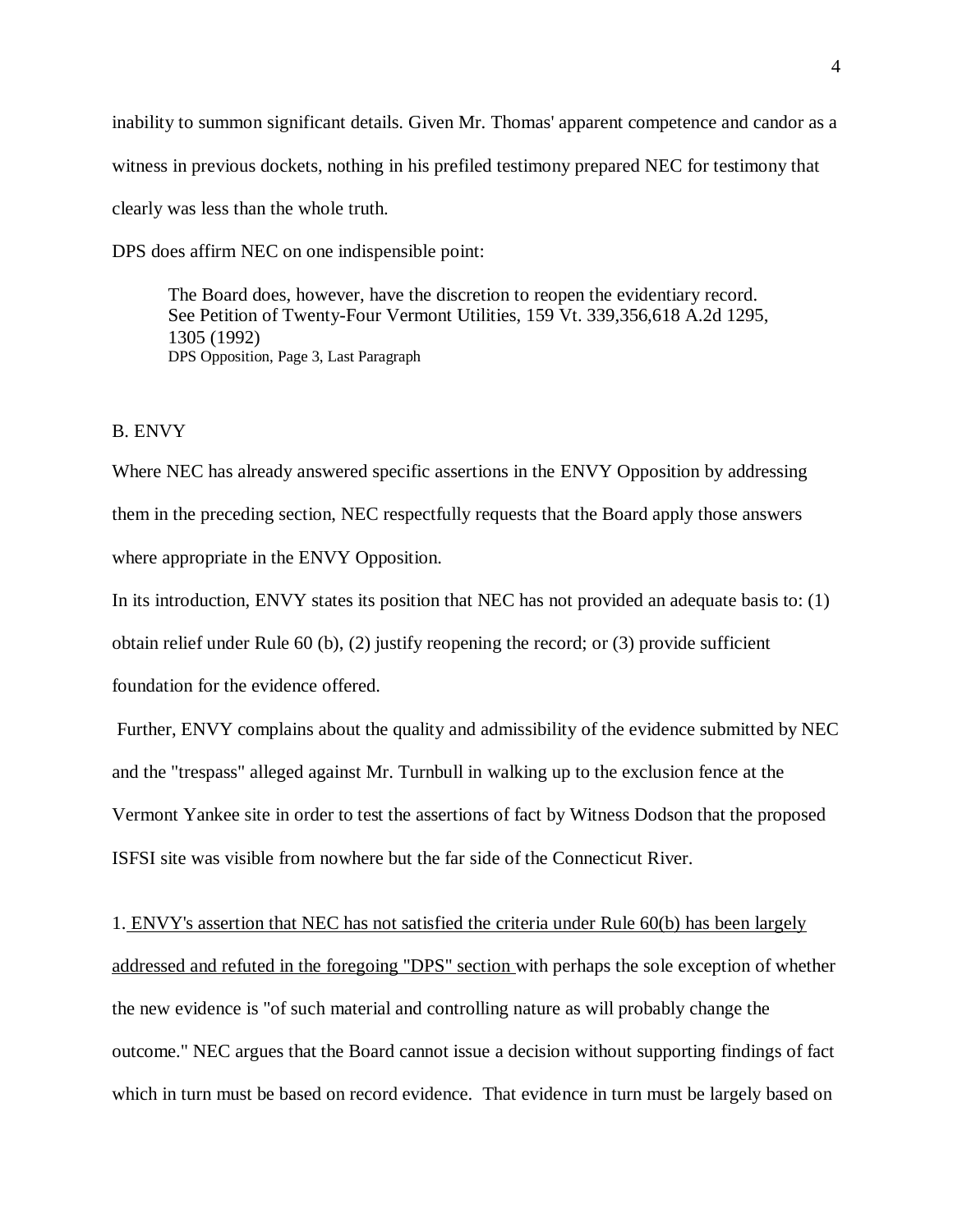the testimony and supporting exhibits provided by competent, reliable witnesses. The evidence that NEC seeks to now offer, of itself, factually refutes the testimony of Entergy witnesses concerning alternatives, mitigation, and aesthetics. It may therefore reasonably be inferred the ENVY witnesses' testimony was false and incomplete as in less than the whole truth.

In order to issue a decision the Board must find under 30 V.S.A. § 248 (b) Before the public service board issues a certificate of public good as required under subsection (a) of this section, it shall find that the purchase, investment or construction will not unduly interfere with the orderly development of the region with due consideration having been given to the recommendations of the municipal and regional planning commissions, will not have an undue adverse effect on esthetics, historic sites, air and water purity, the natural environment and the public health and safety.

It should be kept in mind, when weighing the materiality of the new evidence and whether it justifies opening the record, that the decision that NEC is asking for is not a denial of the petition, rather it is a condition requiring a more thorough examination and exposition of the 248 criteria and potential alternatives that might find relief from negative impacts on those criteria. Certainly, evidence applicable to requisite examination of the §248 criteria is material to a decision as whether that criteria has been met.

2. ENVY's reference to ample opportunity for discovery on pages 1 and 10 of its Opposition is both irrelevant and facetious. NEC does not believe that the purpose of discovery is to find contradiction or root out falsehood. As it happened in Docket 8300, Entergy objected, with very few exceptions, to all of NEC's information requests, including dry cask system performance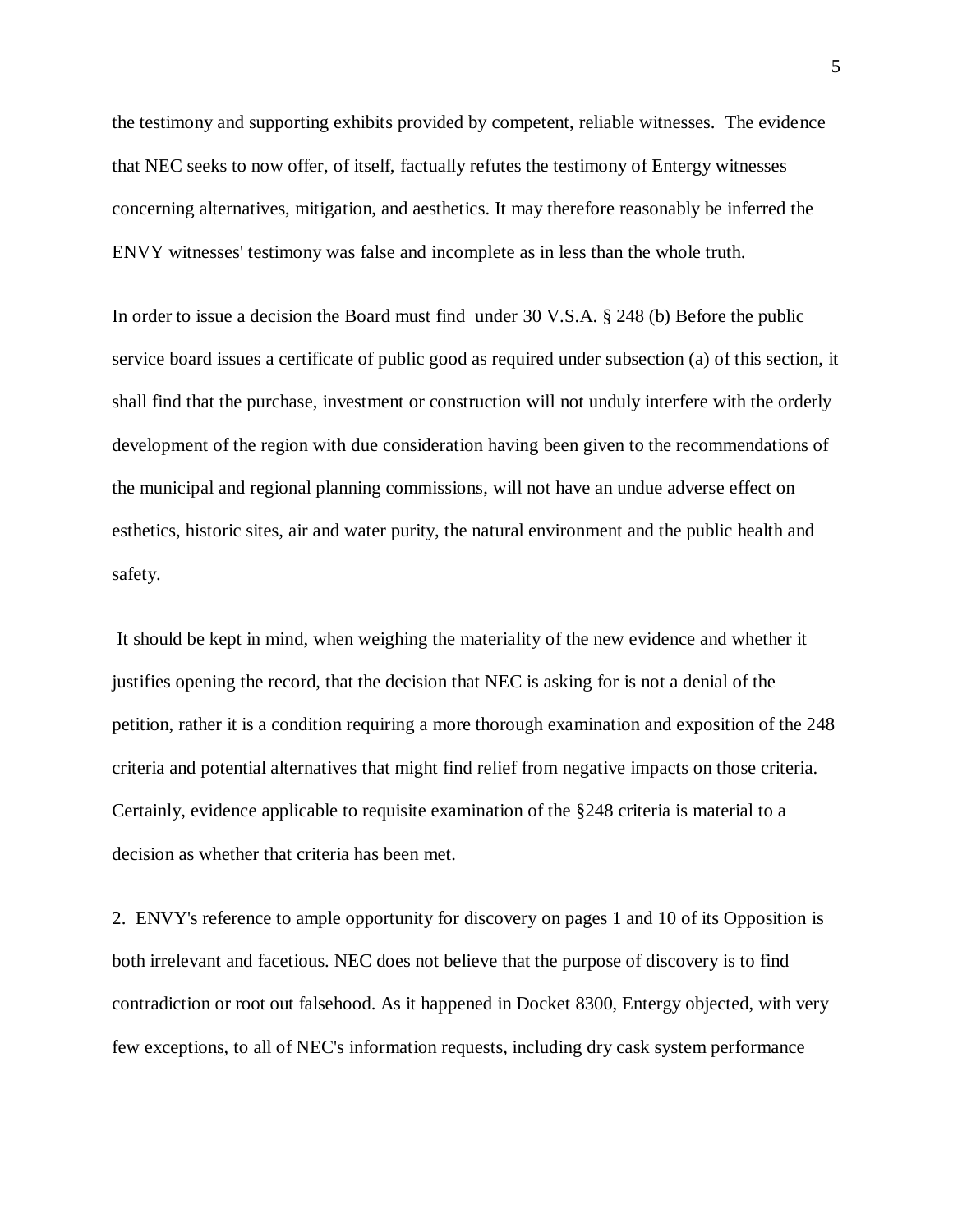data; data to which Witness Thomas only grudgingly and sketchily admitted, and which is included on the vendor's website, now offered as new evidence.

3. ENVY complains that NEC did not lay adequate foundation for admission of the new evidence. The operative word here is adequate. ENVY does not say that NEC laid no foundation; just not adequate foundation. In its Motion, NEC carefully explained its perceived need to find the new information based on the testimony of ENVY witnesses and the critical importance of true and accurate information regarding especially, aesthetic considerations and mitigating alternatives. As to authenticity, NEC respectfully refers the Board to V.R.E. Rule 901,

Requirement of Authentication or Identification (a) General provision. -- The requirement of authentication or identification as a condition precedent to admissibility is satisfied by evidence sufficient to support a finding that the matter in question is what its proponent claims.

4. ENVY complains about NEC's Attachment 4, A sworn declaration of fact from Clay Turnbull about what he saw from areas of the Vermont Yankee property that are open to the public. ENVY refers to a letter sent by Attorney Nancy Malmquist advising of access forms to be filled out before a Board site visit to the ISFSI location. This NEC presumes is what ENVY offers as the "Notice" required before trespass becomes illegal trespass. Mr. Turnbull went on that site visit, this visit was to public areas and in no way a "site visit" in the sense that the Board site visit was within an owner control zone or exclusion area. In fact a Keene Sentinel article published the week of March 28, 2016 features a large photograph that centers on the ISFSI area apparently taken from approximately the same position as Mr. Turnbull viewed the casks. Had NEC only known we could have waited for the Keene Sentinel.

Here Mr. Dodson explains that the area traversed by Mr. Turnbull is open to the public,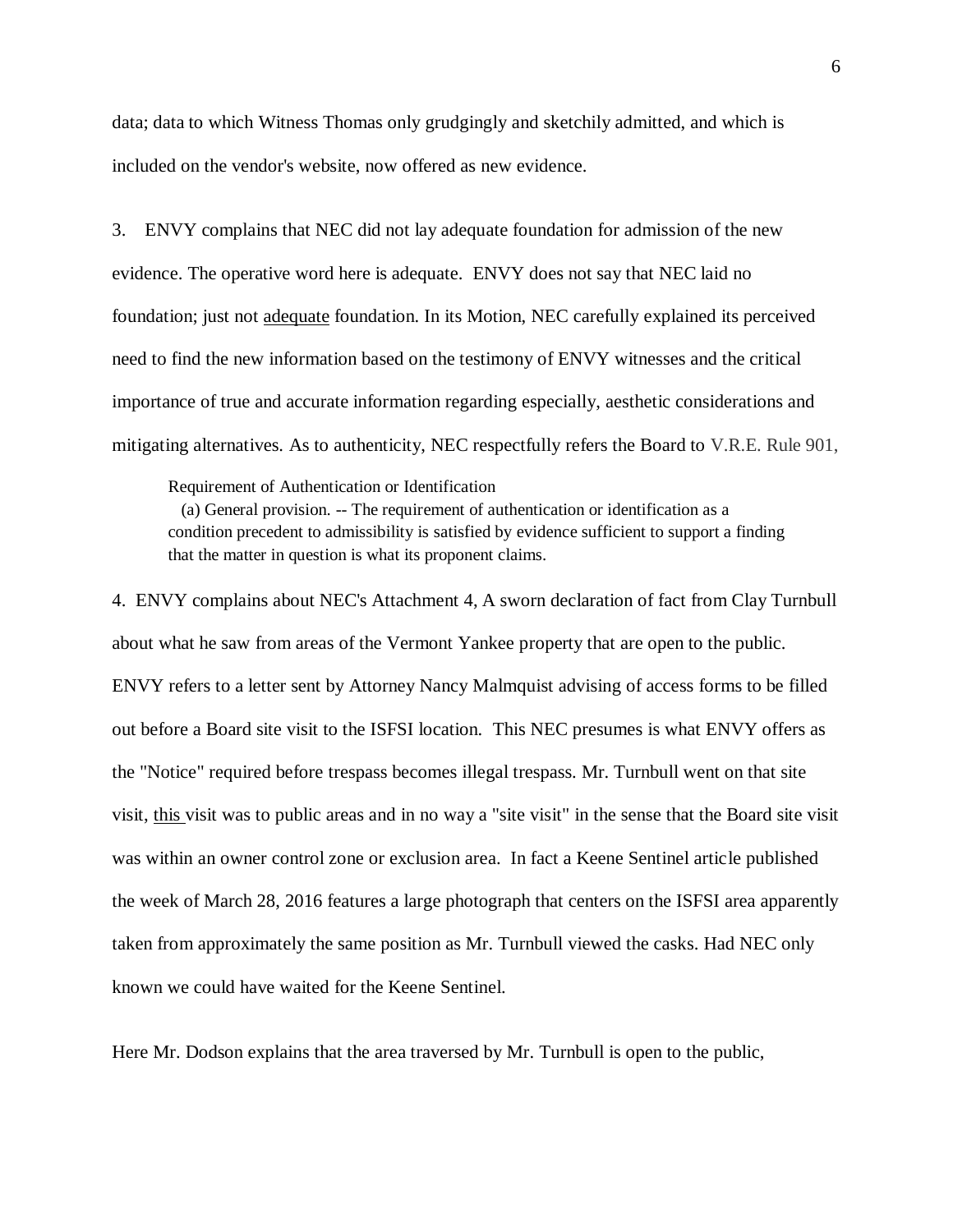Apr 13, 2009 Exhibit EN-12 April 13, 2009 Visual Analysis Proposed Vermont Yankee Perimeter Fence Harry L. Dodson Dodson Associates, Ltd.

1-5. What is the project's impact on open space in the area? The proposed fence will have limited impacts on open space in the area. It will not reduce the amount of existing open space nor will it change the use of the space. The fence will function as a typical agricultural fence separating wooded areas from fields. In the few locations where it traverses the field, agricultural use will continue on both sides of the fence with access for tractors provided by a gate. Currently private property, public access to open space will not be affected by this state-mandated fence. Visual access to the site by the public from Governor Hunt Road will not be impaired by the fence. [Emphasis added] [Exhibit EN-12 Visual Analysis Proposed Vermont Yankee ...](http://psb.vermont.gov/sites/psb/files/docket/7530VtYankeeFencelineExpansion/PetDocs/ExhibitEN-12.pdf) psb.vermont.gov/.../7530 Vt Yankee Fence line Expansion

ENVY complains that Turnbull cannot serve both as a representative and a witness. The Board has well established precedents of allowing just that. Mr. Turnbull is available for any questions the Board or the parties might have, in writing or by any other means.

5. ENVY repeatedly refers to the Turnbull declaration as "unsworn." What they intend by that,

NEC is unsure, but in hopes of resolving ENVY's concern, NEC refers to V.R.C.P. Rule

43 (Evidence (d) Affirmation in Lieu of Oath. -- Whenever under these rules an oath is required to be taken, a solemn affirmation may be accepted in lieu thereof.

6. ENVY says that "NEC merely disagrees with the testimony they (Dodson and Thomas)

offered." NEC replies that ENVY's statement is preposterous on face . NEC is plainly asserting

that the Dodson and Thomas testimony was false and not the whole truth (respectively) and that

ENVY knew this to be the case.

At issue are matters of objective fact and not simply opinion. Therefore the testimony of Dodson and Thomas cannot be relied on for findings of fact; therefore the Board cannot make findings on the relevant Section 248 criteria; Therefore the Board cannot, until this situation is remedied, issue an unconditional Certificate of Public Good or an unconditional order thereto.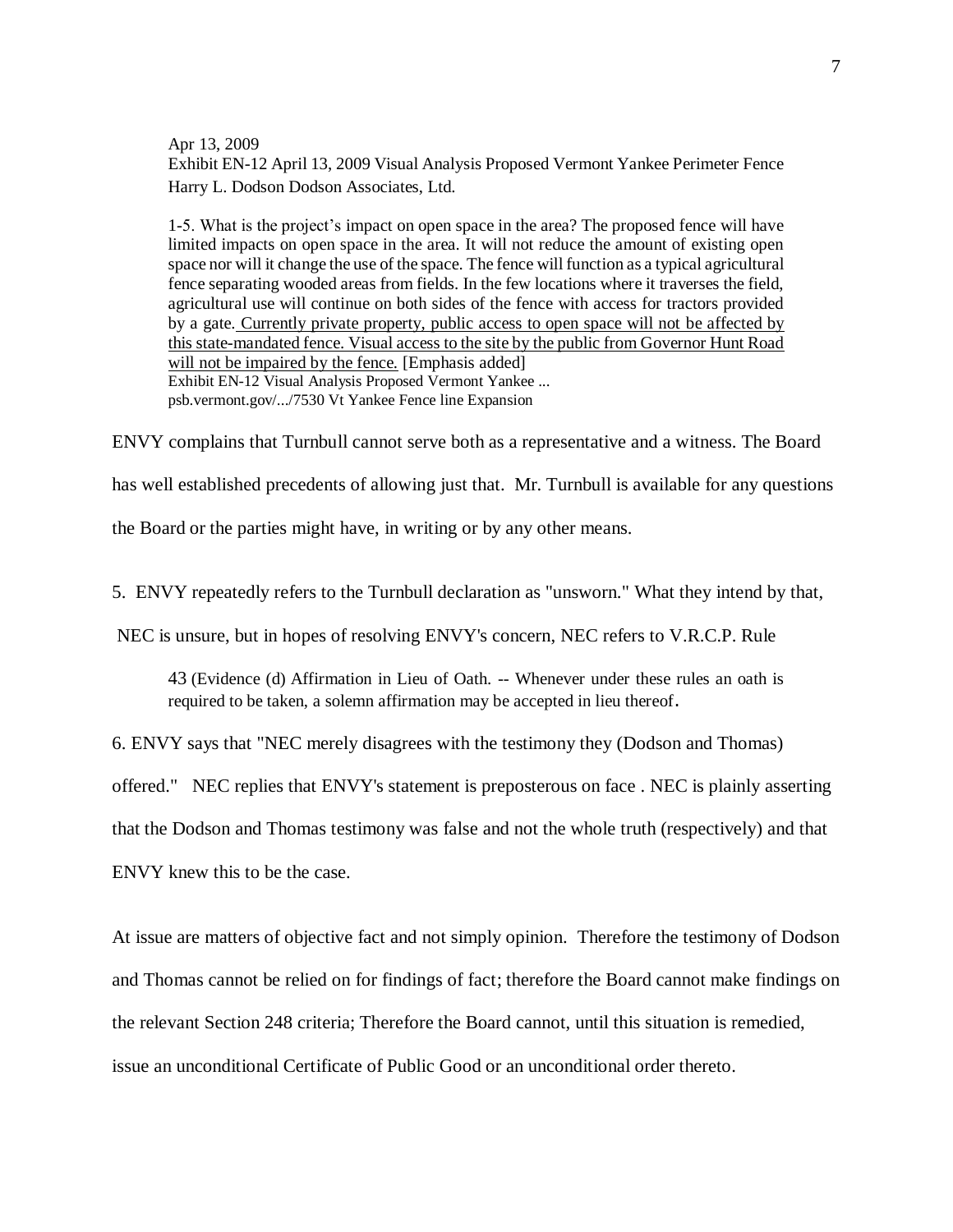7. ENVY and DPS argue that NEC has not provided sufficient evidence that Dodson and Thomas testimony is hopelessly tainted, but that isc exactly what NEC is offering to do by this Motion Admit New Evidence.

III. CONCLUSION

For all of the good foregoing reasons the Motion to Admit New Evidence should be granted,

Respectfully Submitted on Behalf of New England Coalition This 8th Day of April, 2016  $\setminus$ 

Clay Turnbull *Pro Se* representative New England Coalition Post Office Box 545 Brattleboro, Vermont 05320 cturnbull@necnp.org 802-380-4462

 $\overline{\phantom{a}}$  ,  $\overline{\phantom{a}}$  ,  $\overline{\phantom{a}}$  ,  $\overline{\phantom{a}}$  ,  $\overline{\phantom{a}}$  ,  $\overline{\phantom{a}}$  ,  $\overline{\phantom{a}}$  ,  $\overline{\phantom{a}}$  ,  $\overline{\phantom{a}}$  ,  $\overline{\phantom{a}}$  ,  $\overline{\phantom{a}}$  ,  $\overline{\phantom{a}}$  ,  $\overline{\phantom{a}}$  ,  $\overline{\phantom{a}}$  ,  $\overline{\phantom{a}}$  ,  $\overline{\phantom{a}}$ 

Iymond Shodes

Raymond Shadis *Pro Se* Representative New England Coalition Post Office Box 76 Edgecomb, Maine 04556